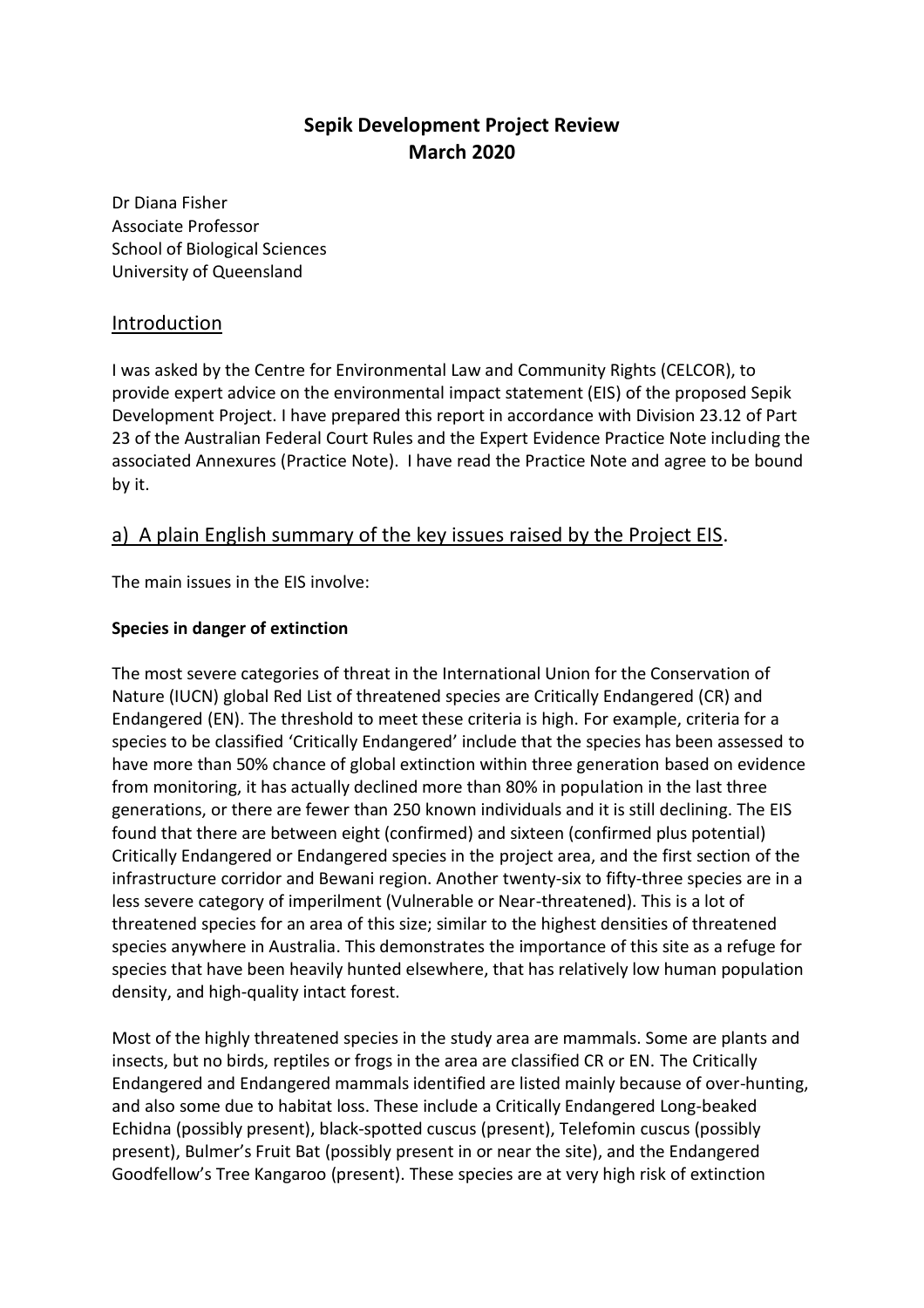because they have been hunted out in most of their world-wide range. Remains of the Critically Endangered Black-spotted Cuscus were found in a village on the Sepik Floodplain during the surveys. This is an extremely rare animal that was recorded in the region in the  $19<sup>th</sup>$  century, and at the time of the EIS had been recorded only twice anywhere in the last 20 years. Information from hunters and the jaw bone in Nekiei Village suggest that it survives in the area, possibly more in the Hill Zone than the often-inundated areas of the Lowland Zone. The area is likely to be a critical stronghold for its persistence due to the good condition of Hill forest and low human population in this region (thus low pressure from hunting). The Goodfellow's tree kangaroo is in the Nena Limestone Plateau area. Bulmer's fruit bat is a very rare species (known definitely from only two sites) that is also likely to roost in a limestone cave or sinkhole in the Nena Limestone Plateau area, if present. It's survival depends on protecting roost caves from disturbance including hunting, and preserving forest around them. The range of the Telefomin cuscus is very small and only in this region. The Telefomin cuscus is only known from 5 specimens  $\sim$  50 km from the study area, and has been considered to be possibly extinct, as its only known site was burned.

The Critically Endangered and Endangered plants and insects identified are listed because of habitat loss. The plant species are at high risk of extinction because so much of their known distribution has been and continues to be logged or cleared for palm oil or pine plantations, and there are no conservation actions to protect them. Red List coverage of mammals is more thorough and frequently updated than that of plants, because of the much larger number of plant species and scarcity of researchers in relation to number of species in plants.

#### **Species new to science**

According to the EIS, more than 85 species discovered during Project surveys were probably new to science. Several species were also rediscovered (they might have been considered potentially extinct, or this was unknown), and several were recently discovered and in the process of being scientifically named and described; for example a Feather-tailed Possum endemic to the Sepik region, which was captured in the peat forest as well as disturbed forest along a river. The surveys found 26 new plants, two new mammals (tree mouse species at the Malia Site and Kaugumi swamp forest site), 26 new frogs, five new reptiles, 17 new odonates (dragonflies) and nine new butterflies. There are also several bats possibly new to science, assessed by their calls. One undescribed plant, one of the species of tree mouse, one reptile (a forest dragon only recorded at one site (called HI site in the EIS) and two dragonflies were only found in the project disturbance area (which is Malia, HI, Frieda Base, Ubiame, Frieda Strip, Frieda Bend, or Wario locations). The EIS points out that it is possible that some species new to science are restricted or have a large or crucial part of their population in the study area, but they consider it unlikely because their habitat extends beyond the study area (except possibly for a new butterfly in the peat forest). This is probably correct, although some of these species are probably endemic to Sepik region. Because habitat loss in the surrounding area is expected in the next few years when development increases outside the project area itself, clearing and flooding at this site added to surrounding habitat loss might affect much of the range of at least some of the new species endemic to the Sepik region in the near future. Most of the plant species new to science were only in Hill Forest or Montane forest (the highest areas, mainly not in the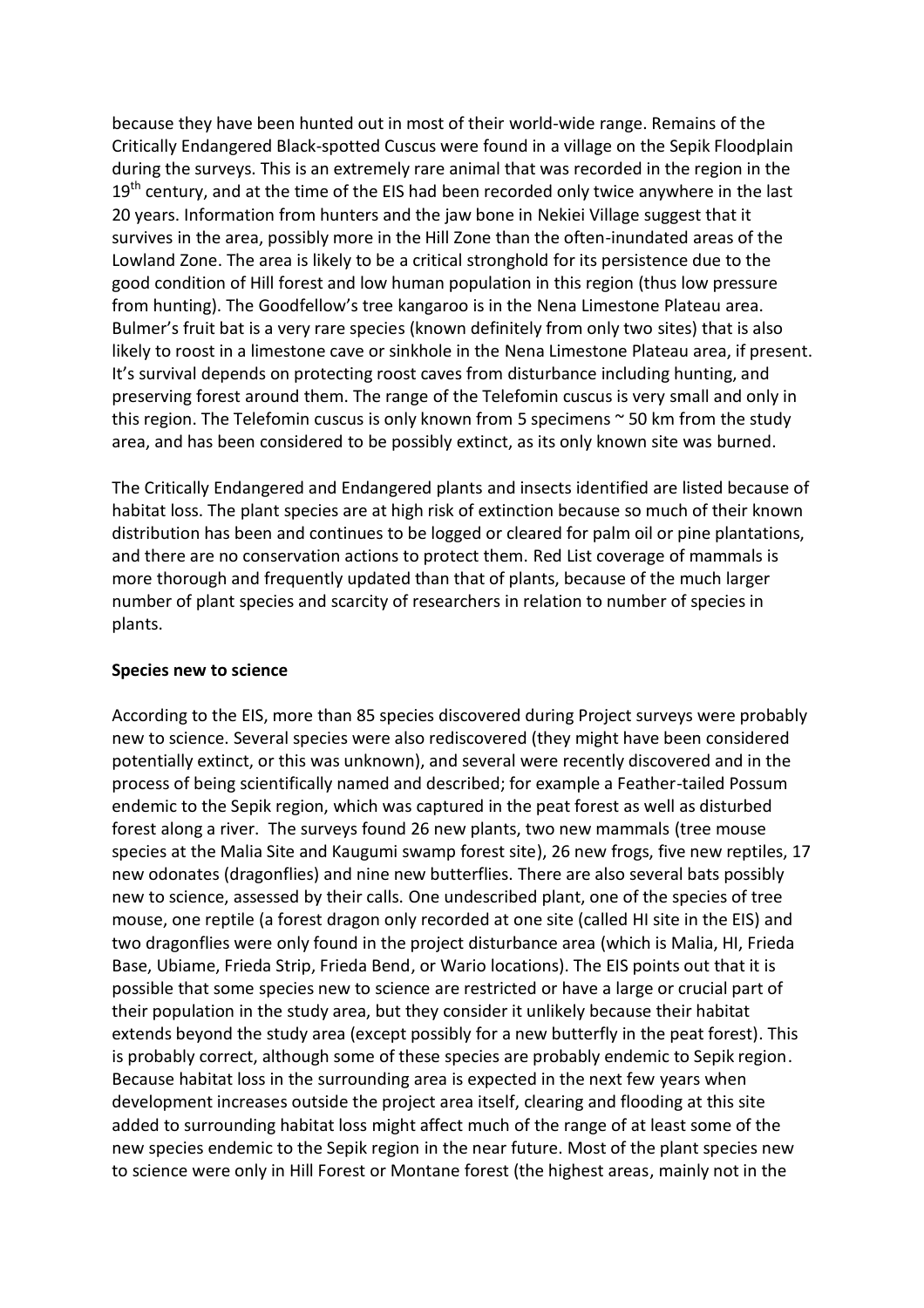footprint of the project disturbance area), and the plant assessment concludes that these areas are of the highest conservation value for plants. Most of the new frog species were tree frogs that breed in clear, flowing streams, in the limestone karst area.

### **Special species, types of forest, and landscape features that are valuable at a world scale for scientific reasons**

This area is valuable not only to reduce the chance of extinction of threatened species and to protect poorly-known species new to science, but it is also important as an intact tropical forest landscape. Intact biodiversity is itself a globally 'rare natural resource'. There are areas of particular importance here, due to their high biodiversity together with this intactness. The Lowland and Hill Zone habitats in the project area have very high species diversity of mammals. The Hill Zone is especially important for threatened and newly discovered plants, and for threatened mammals. The Hill and Montane zones have high biodiversity and threatened species, and the lowlands also have unique birds, reptiles and butterflies, as well as being crucial for ecosystem services such as locally useful plants.

In the North Coast Ranges, the eastern Bewani Mountains, especially Mount Menawa is a 'Biologically Important Area' for reptiles and frogs. The Critically Endangered mammals the northern glider, tenkile, and Endangered northern water rat occur in this region.

The upper Sepik was already highlighted by scientists as an area needing urgent conservation action because of its many endemic, distinctive and threatened species, intactness, and its scientific value. The EIS reports of taxonomic experts confirm this. The region contains 'more than 1,354 species of vascular plants, 81 mammals, 220 birds, 58 frogs, 41 reptiles, 107 odonates and 359 butterflies (plus potentially 59 more mammals and 195 more birds)'. Around two-thirds of mammal species recorded are endemic to mainland New Guinea.

There are several species important to science in the study area because they don't have living close relatives - there is nothing else like them. These include Long-beaked echidnas (confirmed in the area, may be one of two species - one of which has not been seen by scientists as a living animal and is known only from one specimen in the Cyclops mountains) and Bulmer's fruit bat (occurs 50km away and is likely to occur in the study area, which has good habitat for it - limestone sinkholes and caves surrounded by intact forest). For bats, particular roosting caves are important for persistence in the region, and the Critically Endangered Bulmer's fruit bat is concentrated in only two known caves. The domed peat forest is also a rare ecosystem in New Guinea, and has been very little studied.

### **Species that have exceptional value because they maintain other species, and the health of the environment.**

Both fruit and nectar-eating birds and bats are likely to be important for plant pollination and seed dispersal, regenerating forests after disturbance. Small and large bats are likely to affect different sets of plants. There is an exceptionally high number of species of small fruit and nectar eating bats, and also a high population density of individuals of these bats. Swamp forest and Nena limestone sites are particularly important for these small blossom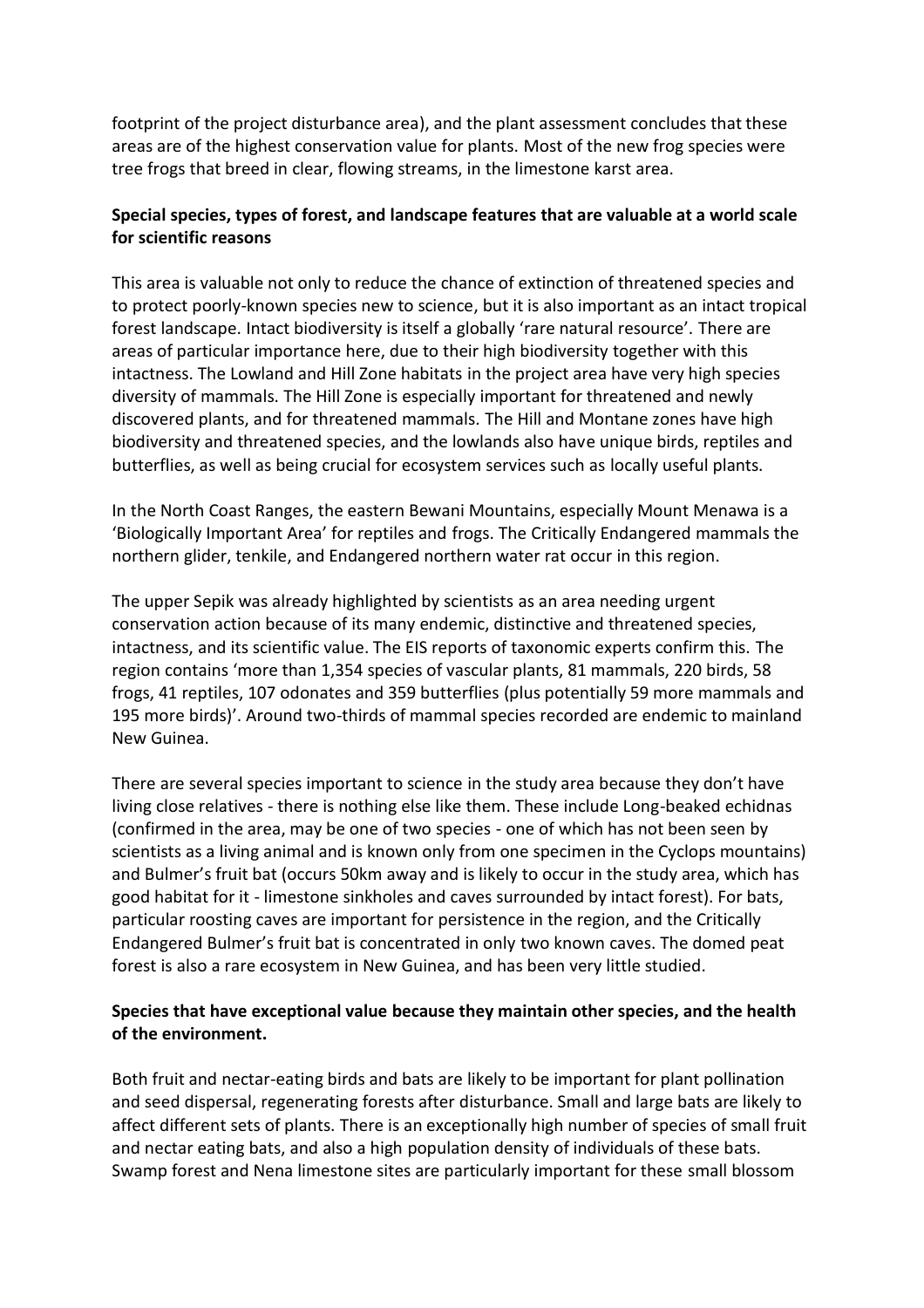bats and fruit bats. A larger species, the Great Fruit Bat occupies several large camps of around 100,000 in the area, and these are likely to be main camps where they gather to mate and give birth at the same place each year. This includes the Wogamush flying fox camp ~30 km northeast from the Frieda River Port. A camp this size will be a high proportion of breeding females in a large area, no other similar breeding aggregations of this species are known outside the Sepik Basin. The maternity camp near Wogamush site is probably important for the species.

# b) Whether the assessment of impacts on the terrestrial environment is appropriate and sufficient.

### **Adequacy of the surveys to document species**

The species surveys are thorough and competent. World experts in locating and identifying these species did the field surveys over several years, using appropriate methods, including documenting local knowledge. The region was previously poorly known scientifically, for example there was no past systematic mammal survey, only a brief visit in 1983 by one Australian researcher. The EIS survey team found 60-75% of mammals that are likely to occur in the sites.

### **Is interpretation of the impacts identified in the EIS appropriate and sufficient?**

There are three main causes of species declines and extinctions; over-hunting/harvesting, habitat loss, and interactions with invasive species.<sup>1</sup> The EIS has discussed how these might affect species persistence and larger-scale biodiversity. However, there are gaps, and it has not highlighted both the relative magnitude of these impacts and the probability of being able to reduce each impact. The EIS has not discussed how these impacts have affected species at other large gold and copper mines in Melanesia, for example. I think it would be valuable to report how severe these impacts have been in other similar projects, how well they were mitigated in these and other cases (how big is the effect of each remedial measure), and lessons learned to improve the mitigation of each of these in this proposed project, and have a larger positive effect on species persistence and biodiversity values (what will work best based on past experience?). The following summaries are in order of importance (magnitude of impact for the species at most risk) in my opinion.

### *Hunting and harvesting*

 $\overline{a}$ 

Increased population density, more people arriving who do not have cultural connections to this area, access to roads, access to firearms and money are very likely to combine to increase hunting in and beyond the project sites, and this will especially put pressure on larger mammals, including bats congregating in caves and maternity camps, and some birds that are hunted for their ornamental feathers. This has happened before in the case of Bulmer's fruit bat; this species was only known from a single cave near Ok Tedi, and the development of Ok Tedi mine enabled the near-extermination of this colony when hunters

<sup>1</sup> Diamond, J.M. (1989) Overview of recent extinctions. In Conservation for the Twenty-First Century (Western, D. and Pearl, M.C., eds), pp. 37–41, Oxford University Press.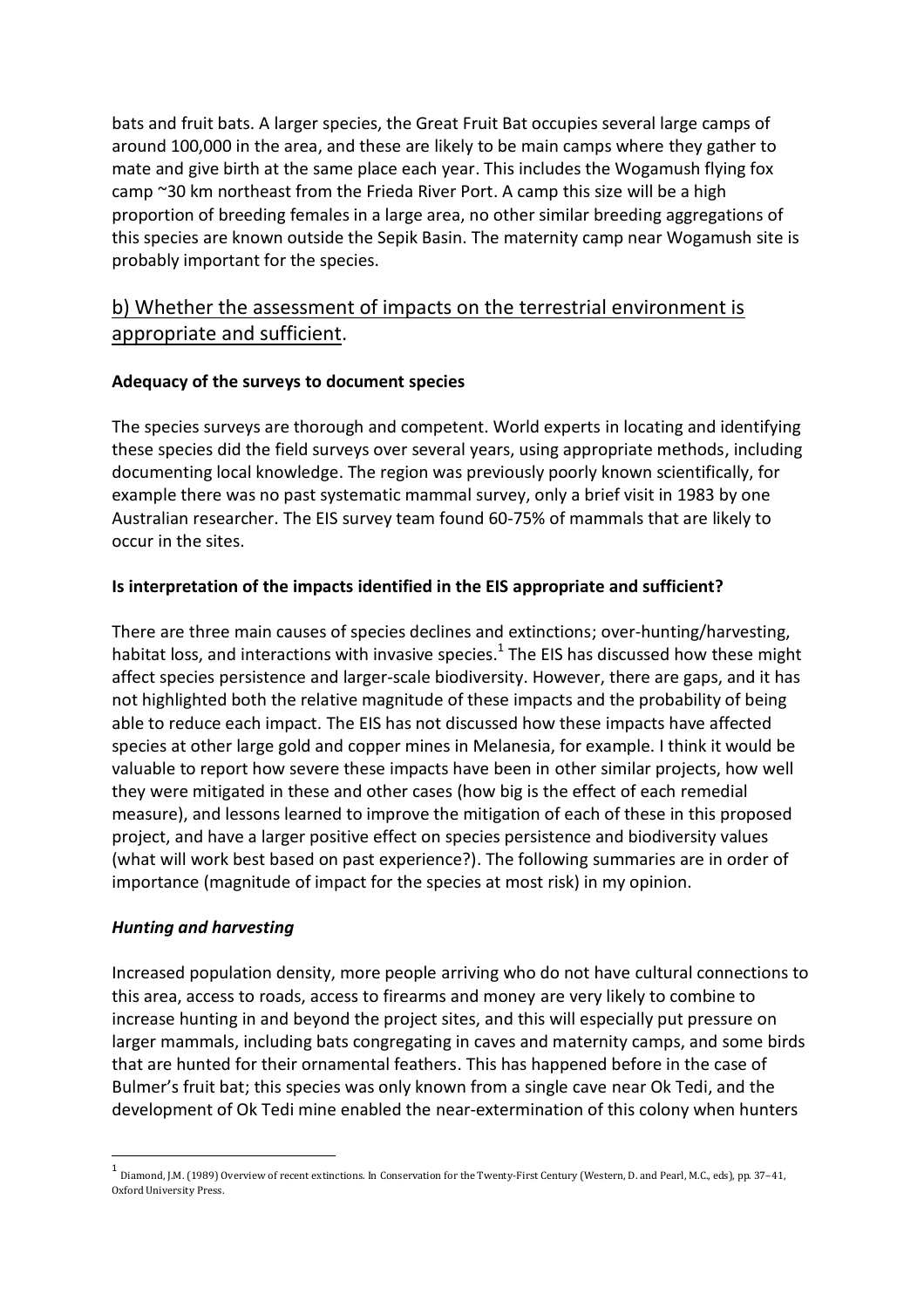obtained guns (http://www.batcon.org/resources/media-education/batsmagazine/bat article/626). It is now known from one additional cave system.

Immigration of mine workers and others is likely to be concentrated in the Hill and Montane forests where the most threatened mammals are. The EIS states that indirect impacts to montane forests from immigration are predicted to have a major residual impact, i.e. people moving to these forests will hunt threatened species, endangering their survival, and this can't be entirely controlled. This risk will particularly affect the Critically Endangered black-spotted cuscus, Vulnerable western montane tree kangaroo, Endangered Goodfellow's tree kangaroo, as well as the culturally significant northern cassowary and dwarf cassowary. The EIS assessment and IUCN Red List species assessments agree that If present, the Critically Endangered Telefomin cuscus, Sir David's long-beaked echidna and Bulmer's fruit bat are at high risk from this increased hunting. Hunting losses of the lesser bird-of-paradise, Pesquet's parrot (Vulnerable and declining due to over-hunting for its red feathers), palm cockatoo, Blyth's hornbill and New Guinea eagle will probably be moderate after mitigation measures, according to the EIS. Risk to other birds of paradise is assessed as minor. The EIS considers that immigrants are not expected to settle near the large flying fox maternity camp (although this camp may move year-to-year), and although there will be some hunting of bats, the residual impact on bats will be moderate including at the landscape scale.

Hunting is the reason why the severely threatened species in the project area have declined, and why they are now restricted to areas with few people such as this location. Increasing the number of people might well result in the extinction of black-spotted cuscus, and hasten the extinction of the other Critically Endangered and Endangered species here, unless strict measures are taken to prevent hunting. The suggested mitigation measures are to prohibit hunting, bushmeat consumption and removal of wildlife by staff, training and enforcement of wildlife harvesting rules, limit weapons, ensure that workers report sightings of the Critically Endangered and Endangered mammals: echidna, cuscus and tree kangaroos, a conservation programme and fauna relocation if these species are found in clearing zones, and further surveys for Bulmer's fruit bat to enable avoidance of any roosts of this species. These are appropriate measures, but there is a risk that measures of banning hunting and periodic checks of compliance only in project area staff won't be enough. The Tenkile Conservation Alliance project in the Torricelli mountains is a relevant example of successful mitigation of threats to restricted-range tree kangaroos using a holistic community development approach to stop hunting. This approach had a huge effect on people's behaviour, it is more likely to be effective long-term, and it involves a lot more than simply banning some activities and local education initiatives (https://www.tenkile.com/ourstrategy.html).

### *Habitat loss*

According to the EIS, over sixteen thousand hectares will be cleared or inundated. Around 70% will be hill forest and 20% lowland forest. There will be substantially more clearing than this overall, due to resettlement of four villages, and clearing for housing and gardens for an influx of people working on the project, and on subsequent developments. In future there will be more clearing along the infrastructure corridor, it is likely that this will include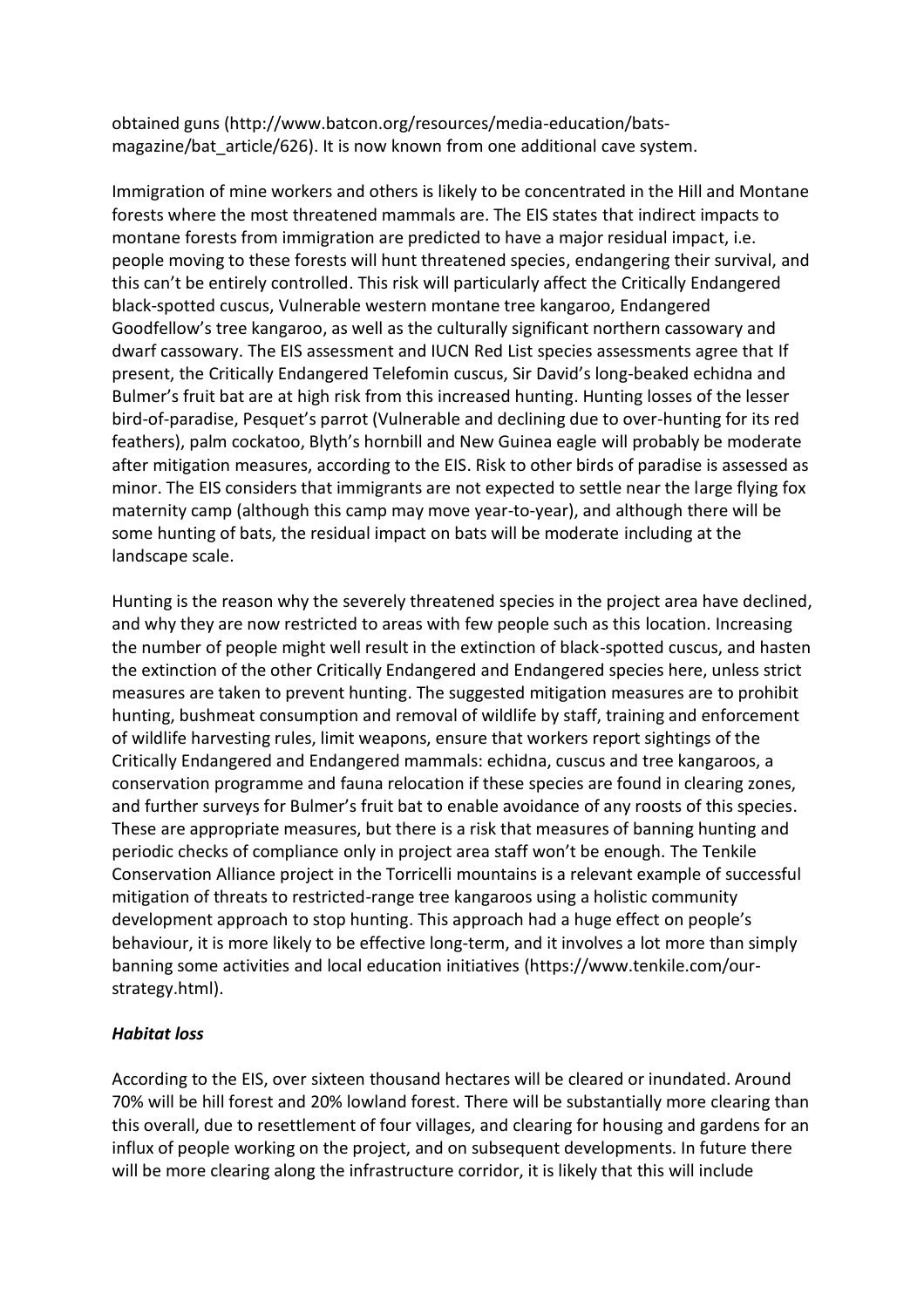forestry enabled by increased access. This will be a much greater area than the initial project. Loss of Montane forest will be 'medium' according to the EIS. It states that less than six hectares of montane forest (above 1000m above sea level) will be directly affected next to the open pit, however immigration of people from Telefomin will cause more impact. The location of resettled villages is not yet known. If resettled villages and roads to access them are established above 1000 m above sea level, then impacts on the Montane forest will be even greater. The EIS predicts 'moderate' impact of habitat loss on the Critically Endangered black-spotted cuscus and Sir David's long-beaked echidna (if present), and the Endangered Goodfellow's tree kangaroo.

For the most threatened animals in the project area including these Critically Endangered species, habitat loss due to this project will not be the mechanism that causes their extinction, but it will compound the effects of hunting, increasing the chance that hunting pushes them over the edge. Habitat loss has the greatest effect on species with small ranges (restricted distributions) by overlapping with most of their range or critical parts of their range. Assuming that project participants do follow the suggestions of the EIS to minimise the amount of clearing, then loss of intact habitats will be 8% of the area, and there will be 'moderate' impact on the biodiversity value of the site overall, potentially species new to science (as we do not know their distributions), and flying foxes in camps (as habitat loss could affect the critical roost). If maternity camps are damaged or cleared, or bats have to fly further for food, this would increase mortality and susceptibility to hunting. Substantial habitat of the Critically Endangered and Endangered plants will not be cleared. Most or all of the riparian (river-side) gallery forests in the project area will be cleared or flooded, and this will affect habitat of the only listed threatened aquatic species; the Vulnerable dragonfly *Bironides teuchestes*. The peat forest, Nena karst, and the North Coastal Ranges will either be avoided by Project infrastructure or have minimal disturbance according to the EIS, so the residual impact of habitat loss will not harm these ecosystems or species restricted to these areas (provided that mine workers follow the suggestions of the EIS below). These discussions assume that the cause of habitat loss is clearing and not fire. Uncontrolled fire might affect all of these areas. Fire is a relatively rare cause of habitat loss of restrictedrange species in PNG, however in the case of the Telefomin cuscus, its only known location was destroyed by fire.

According to the EIS, suggested mitigation measures to limit the amount of clearing in the actual project area are: comply with planned minimal areas of clearing, clear in alreadydegraded areas where possible, keep habitat trees and trees with canopy above roads, avoid disturbing drainage in lowland swamp forest, do not put infrastructure (buildings, tracks etc including temporary ones) in peat forest, montane forest, the Nena limestone karst area, or intact forest of the North Coastal Ranges, enforce fire bans in drought times, cultivate new species of plants (i.e. use ex-situ propagation to increase the number of individuals so more can be planted), identify and cultivate new butterfly species' food plants, and use these cultivated plants in revegetation, and minimise stream bank disturbance. These are appropriate measures, and are likely to decrease the chance that species' conservation status will deteriorate as a result of the project work, but most of them will have minimal or modest-sized effects. In my opinion, the most important (highest magnitude effect, benefitting the most individuals in the largest area) is probably avoiding inadvertently draining swamp forest, and not disturbing peat forest, montane forest, the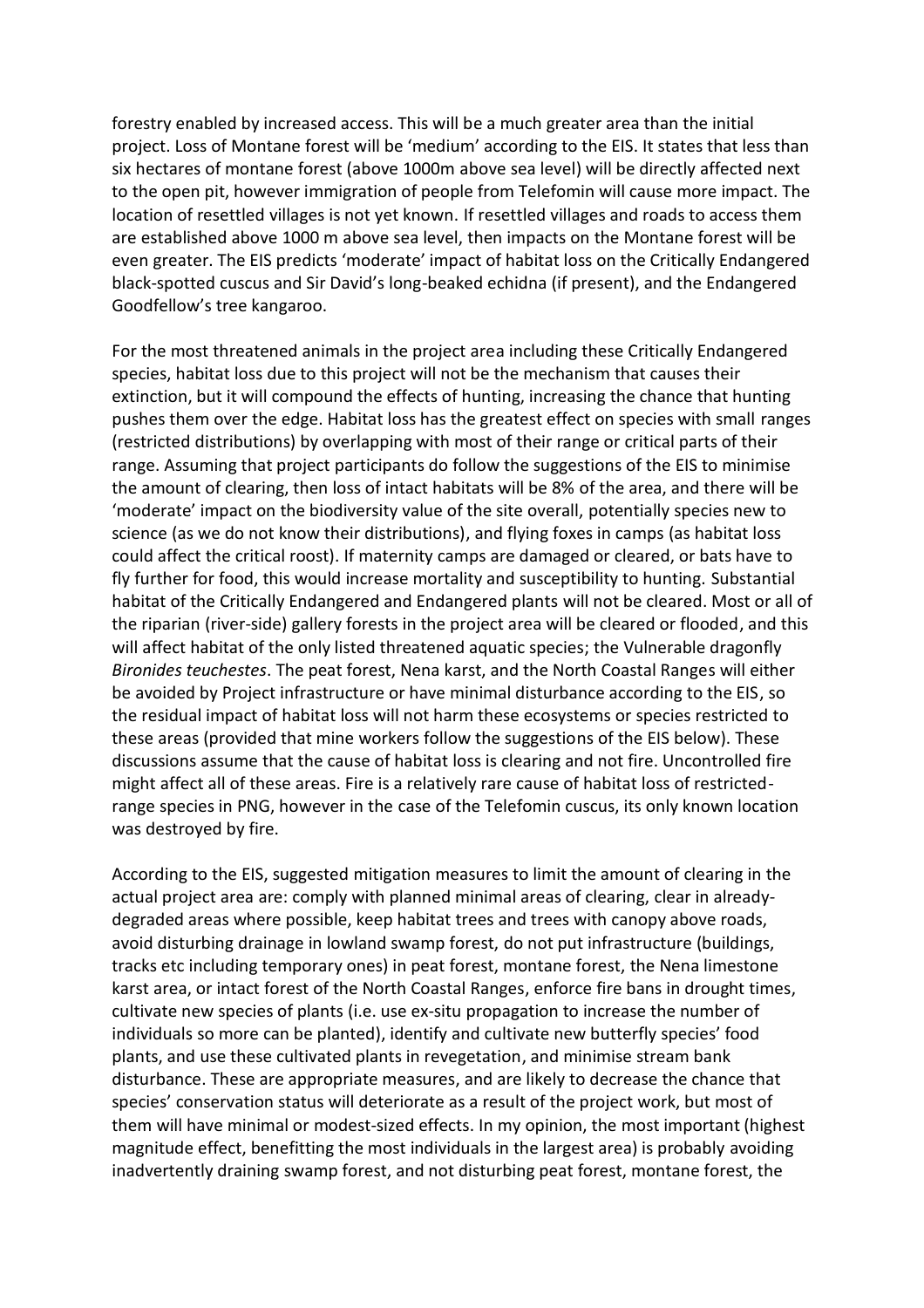Nena limestone karst areas (including Bulmer's fruit bat roosts if located), or intact forest of the North Coastal Ranges (as this might well lead to further damage, especially via tracks or road access). Wildfire avoidance is also crucial.

The other two main suggestions are to relocate individuals of any threatened species found in the project disturbance area and establish a system of offsets (comments on these below). These two suggestions are the only ones that will address the serious issue of habitat loss outside the immediate project area.

#### *Invasive species*

In several places in the EIS, the authors emphasise the threat of invasive pests and diseases, state that they can cause landscape-wide effects, and say that quarantine measures are 'key mitigation measures'. With a few exceptions, I think that invasive species are not as serious risks to biodiversity of this site and particular threatened species and ecosystems as is overhunting and habitat loss. This is because areas of intact forest on large land masses such as PNG are resistant to most (but not all) invaders, and the relevant harmful invasive species are already in PNG, they are not arriving from other countries or islands, but expected to travel into the project area from other parts of PNG. The EIS documents invasive species in disturbed areas only. The species that they give as examples are all serious invaders of small islands in the Pacific, that arrived over water from other invaded islands accidentally or were introduced in misguided biocontrol attempts 'small Indian mongoose, rosy wolf snail, slider turtle, crazy ant' (and cane toad, which is already established in PNG). Small islands are most vulnerable. In my opinion, the risk to a newly-disturbed inland area of PNG is most likely to be from invasive species already present in the country but previously inhibited from establishing in intact forest or not transported to water bodies due to the previous lack of roads and access, or else a new exotic organism brought to the site directly from another country by fly-in fly-out workers and other staff. I think that the largest such threat is chytrid fungus (*Batrachochytrium dendrobatidis*), which wasn't mentioned in the EIS. This disease has decimated frogs world-wide and caused many extinctions. It is not in PNG, but it is present in Australia. Conservation scientists are very concerned that chytrid fungus must be kept out of PNG, which has 6% of the world's frog species ([https://theconversation.com/a](https://theconversation.com/a-deadly-fungus-threatens-to-wipe-out-100-frog-species-heres-how-it-can-be-stopped-117842)[deadly-fungus-threatens-to-wipe-out-100-frog-species-heres-how-it-can-be-stopped-](https://theconversation.com/a-deadly-fungus-threatens-to-wipe-out-100-frog-species-heres-how-it-can-be-stopped-117842)[117842\)](https://theconversation.com/a-deadly-fungus-threatens-to-wipe-out-100-frog-species-heres-how-it-can-be-stopped-117842). The reason that the EIS did not record highly threatened frogs, but did record many species of frogs, is largely because PNG does not have this disease.

Suggested mitigation measures are chemical washing down points to prevent weeds and pathogens. This is an appropriate measure. In my opinion, inspections of materials brought by people arriving from other countries, limiting roads and tracks, and limiting visits to sites where there are endemic frogs would also be appropriate.

# c) Concerns about the environmental impacts of the project, considering mitigation measures proposed

The most concerning aspect of the project impact to me is the limitation of mitigation to staff doing project activities in the lease area. Most of the mitigation ideas are appropriate, but small scale and fragmented rather than holistic. Limiting mitigation to the project site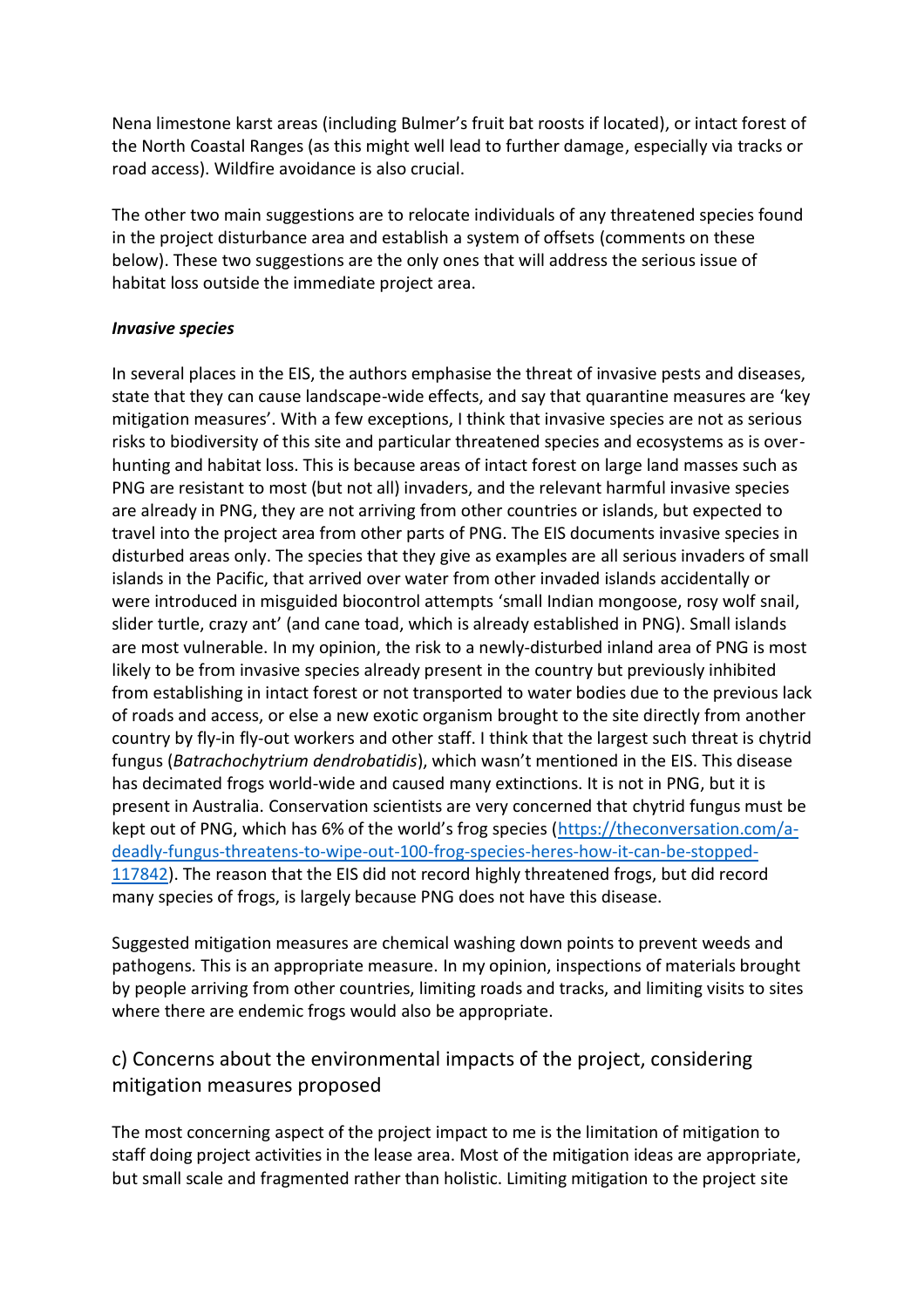might well result in extinction of the black-spotted cuscus, possibly other Critically Endangered species or restricted-range Montane zone species, and degradation of the world-class biodiversity values of intact forest in the region. The EIS states that the project will not be able to control immigration and behaviour of people beyond the lease area. However, I think that leaders of the project could improve the chance of retaining biodiversity values with a 'bigger picture' approach. Offsets is one such approach. Another is to engage with the Tenkile Conservation Alliance and other civil society holistic conservation organisations who have experience building long-term conservation partnerships in this region, such as UNDP and WCS (as well as CEPA). Although there is no mining / hydroelectric development where TCA works, they know from experience how to do conservation education and local development that is effective in the long term, and their methods could be integrated into mitigation. This project as a whole could engage much better with conservation and local development organisations to improve the biodiversity outcomes in the short and long term.

### **Offsets**

The EIS suggests that the project is in a good position to start a biodiversity offset program that offsets biodiversity losses by strengthening existing protected areas or making new protected areas, or both. I agree that this is a good idea if done properly. This program can go beyond this project to establish a planned conservation system for PNG as a whole, together with CEPA. There are many examples of poor offset protocols (such as just replanting grass on mine sites). If this project is to effectively strengthen existing protected areas or make new protected areas, this should involve prior community consultation and consent, and a form of community protected area that is appropriate for PNG. For example, this might be an area of complete or periodic hunting and clearing closure (plus complete bans on the threatened species), in exchange for agreed benefits to communities such as schools, well-supported clinics, water tanks etc. This could also engage with immigrants to the area, as well as local villages. There have been examples of inadvertent benefits to hunted species in PNG of mining, because large areas around mine sites were closed off or fenced. A study of the ecologist Jared Diamond in the PNG highlands in the 1980s documented a large increase in density of wildlife near a mine site over a few years.

#### **Enforcement and performance measures**

Details of the measures, responsibilities and frequencies in the 'Biodiversity Management Sub-plan' (Table 3-1 onwards) appear to be appropriate and feasible. There are some actions with insufficient detail to assess if they are likely to work, especially the plan to relocate species of conservation concern, the aim of developing a management plan for Bulmer's flying fox if surveys find colonies of this Critically Endangered species, and the plan to prohibit bush meat and firearms / bows and arrows for project workers during project activities - the performance measure is 'regular inspection' but what will the response to non-compliance be? Several measures have this problem of not explicitly stating the threshold and the response to non-compliance, including 'monitoring of forest condition at road and facility edges' annually, targeting reduction in diversity <50% and cover <75%, and 'analysis of imagery to monitor habitat cover and condition' biennially, 'monitoring of amphibious fauna' annually targeting 'no loss of species new to science', and 'aerial surveys